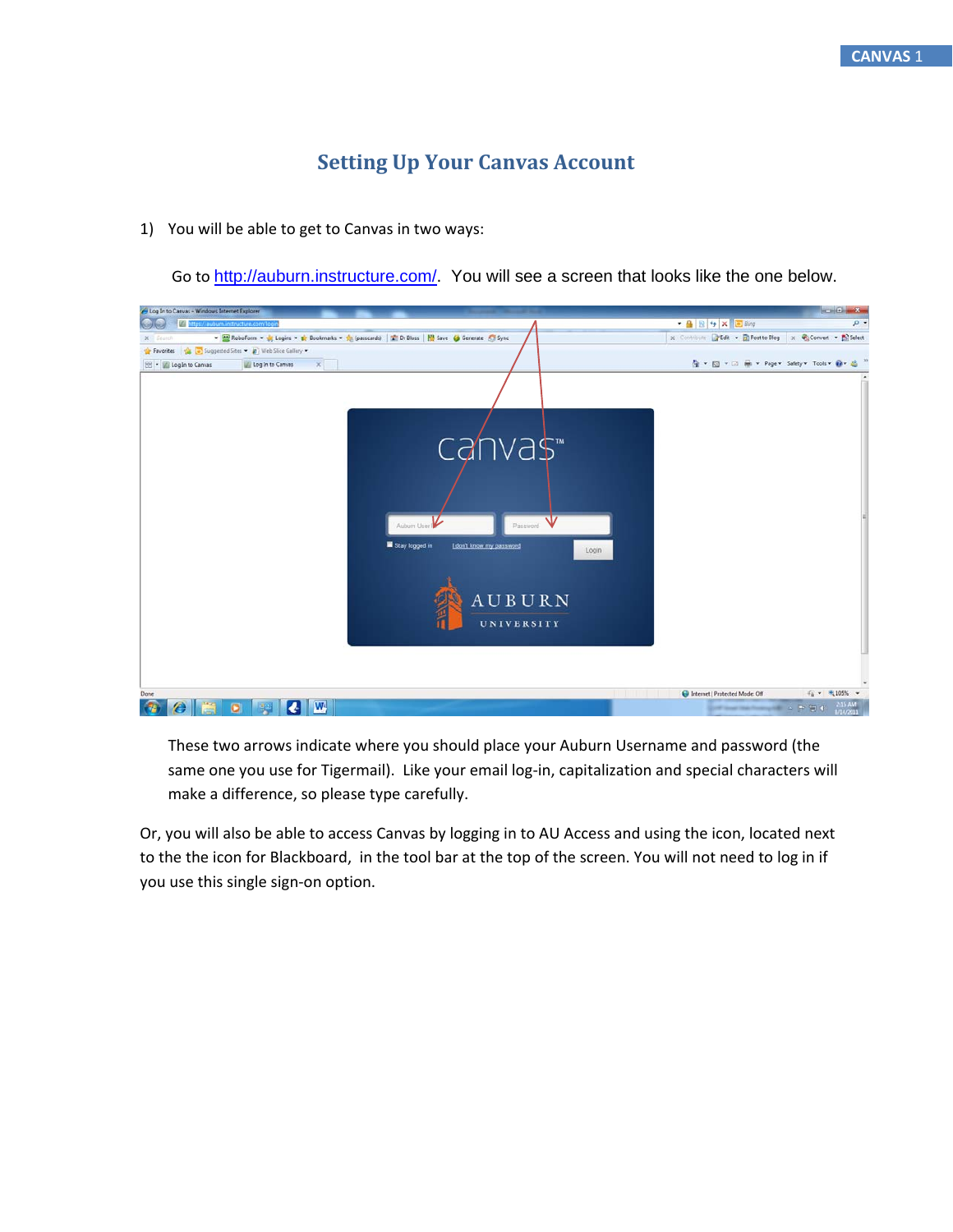| User Dashboard - Windows Internet Explorer                                                                                                                                                                                                                                                                                                                                                                                               | <b>REAL AND</b>                                                                                             |
|------------------------------------------------------------------------------------------------------------------------------------------------------------------------------------------------------------------------------------------------------------------------------------------------------------------------------------------------------------------------------------------------------------------------------------------|-------------------------------------------------------------------------------------------------------------|
| $ \frac{1}{2}$ $\frac{1}{2}$ $\frac{1}{2}$<br>(C) (e) v di https://auburn.instructure.com/                                                                                                                                                                                                                                                                                                                                               | $p$ -<br>a Bing                                                                                             |
| x Committee PEdit<br>RoboForm - St Logins - Bookmarks - St (passcards)   Dr Bloss   N Save (C) Generate C Sync<br>X Starch                                                                                                                                                                                                                                                                                                               | Post to Blog x Convert v ES Select                                                                          |
| Congressed Sites . 27 Web Slice Gallery<br>Favorites                                                                                                                                                                                                                                                                                                                                                                                     |                                                                                                             |
| 88 - V User Dashboard<br>X Log In to Canvas                                                                                                                                                                                                                                                                                                                                                                                              | 自一回て口座<br>Page v Safety v Tools v 8 v 8                                                                     |
| n & Home + 35 Details +<br>▣<br>Would you like to save login info as: Instructure                                                                                                                                                                                                                                                                                                                                                        | Save<br>Never for This Site                                                                                 |
| <b>AUBURN</b><br>Assignments<br><b>Courses</b><br>Grades<br>Calendar<br><b>UNIVERSITY</b>                                                                                                                                                                                                                                                                                                                                                | Inbox   Profile   Logout Feedback<br>Dr. Bloss<br>canvas"                                                   |
| A Dr. Bloss                                                                                                                                                                                                                                                                                                                                                                                                                              | Coming Up                                                                                                   |
| <b>Recent Activity</b><br>No Recent Messages<br>Aug 14, 2011 1:17am<br>Information<br>You don't have any messages to show in your stream yet. Once you begin participating in your courses you'll see this stream fill up with messages from discussions, grading updates, private<br>messages between you and other users, etc.<br>powered by<br><b>INSTRUCTURE</b><br>Support   Privacy policy   Terms of service   Facebook   Twitter | Reading Assignment 1<br>Wednesday<br><b>AC</b> Tartuffe<br><b>Huming</b><br>Reading Assignment 2<br>Priday. |
|                                                                                                                                                                                                                                                                                                                                                                                                                                          | $\frac{1}{10}$ = $\frac{9}{105\%}$ =<br>Internet   Protected Mode: Off                                      |
| $\mathbf{w}$<br>o<br>$\bullet$                                                                                                                                                                                                                                                                                                                                                                                                           | 2/21 AM<br>$-1990$<br>1/14/201                                                                              |

2) For the time, you should be concerned about the "Profiles" tab at the top right of the screen as indicated by the red arrow. Click on "Profile" and you will see a screen that looks very similar to the following.

| A Folly Drubpher Bros. Wedges Immer Econo-<br>Ca Ca v   El Mgs   silon inductan con (mille) |                                                                                                                                           | <b>RESIDENCE</b><br>+ 4 日 5 × 正 mg<br>$B -$                                                                                                                   |                                                |                 |
|---------------------------------------------------------------------------------------------|-------------------------------------------------------------------------------------------------------------------------------------------|---------------------------------------------------------------------------------------------------------------------------------------------------------------|------------------------------------------------|-----------------|
| W.T. Same                                                                                   | - El Roboform - o Llegen - ar Boskmarks - an Ipanicardd   27 D Blass   10 Seve   Clevente   Cl Sync                                       |                                                                                                                                                               | x firman Didd . EPostalloy x @Conset . Elisent |                 |
|                                                                                             | Personal   Co. Supported Sites . (2) Web Sites Gallery v.<br>- El Profile Christopher Bloss - El Log Into Canvas                          |                                                                                                                                                               | 位· 位·二 单· hpr Sdey Tool · O- d                 |                 |
| Dr. Bloss                                                                                   | A c. tiou's and/or                                                                                                                        |                                                                                                                                                               | Ways to Contact                                |                 |
| <b>Home</b>                                                                                 | Dr. Bloss's Profile                                                                                                                       |                                                                                                                                                               | <b>Email Addresses</b><br>middle big automatic |                 |
| Profile                                                                                     | Full Name:<br>Christopher Bloss                                                                                                           |                                                                                                                                                               | stou interdigent into                          |                 |
| Mobile phoens:<br><b>Firs</b>                                                               | The race will be used to market by pairing.<br>Display Name: Dr. Bloss<br>Pacals will see his rarra in depasitrix meeks as and aprovants. |                                                                                                                                                               | C Add Email Address<br><b>Other Contacts</b>   | Type            |
| ePortfolios                                                                                 | System Detaut (English)<br>Language<br>Time Zone:<br>Central Time (US & Canada)<br>Web Services                                           |                                                                                                                                                               | TRASA CRAFTING ARTIST<br>C Add Contact Method  | <b>WIN</b>      |
|                                                                                             | C Let follow course/group members see which services fire linked to my profile                                                            | Canua can make your life a lot easier by tying itself in with the web tools you already use. Click any of the senices in "Other Senices" to see what we mean. | <b>2</b> Edit Profile:                         |                 |
|                                                                                             | Registered Services                                                                                                                       | Other Services                                                                                                                                                |                                                |                 |
|                                                                                             | No Registered Services                                                                                                                    | Click any service below to register:<br>Georgia Docu<br>S Store<br><b>Carolina</b><br>in Linksda                                                              |                                                |                 |
| Done                                                                                        |                                                                                                                                           | <b>T</b> Tetter                                                                                                                                               | C Internet   Protected Mode: Off               | $x_0 = -0.1055$ |

3) At this point, you are interested in how you will be notified when new announcements/messages are sent to the class.

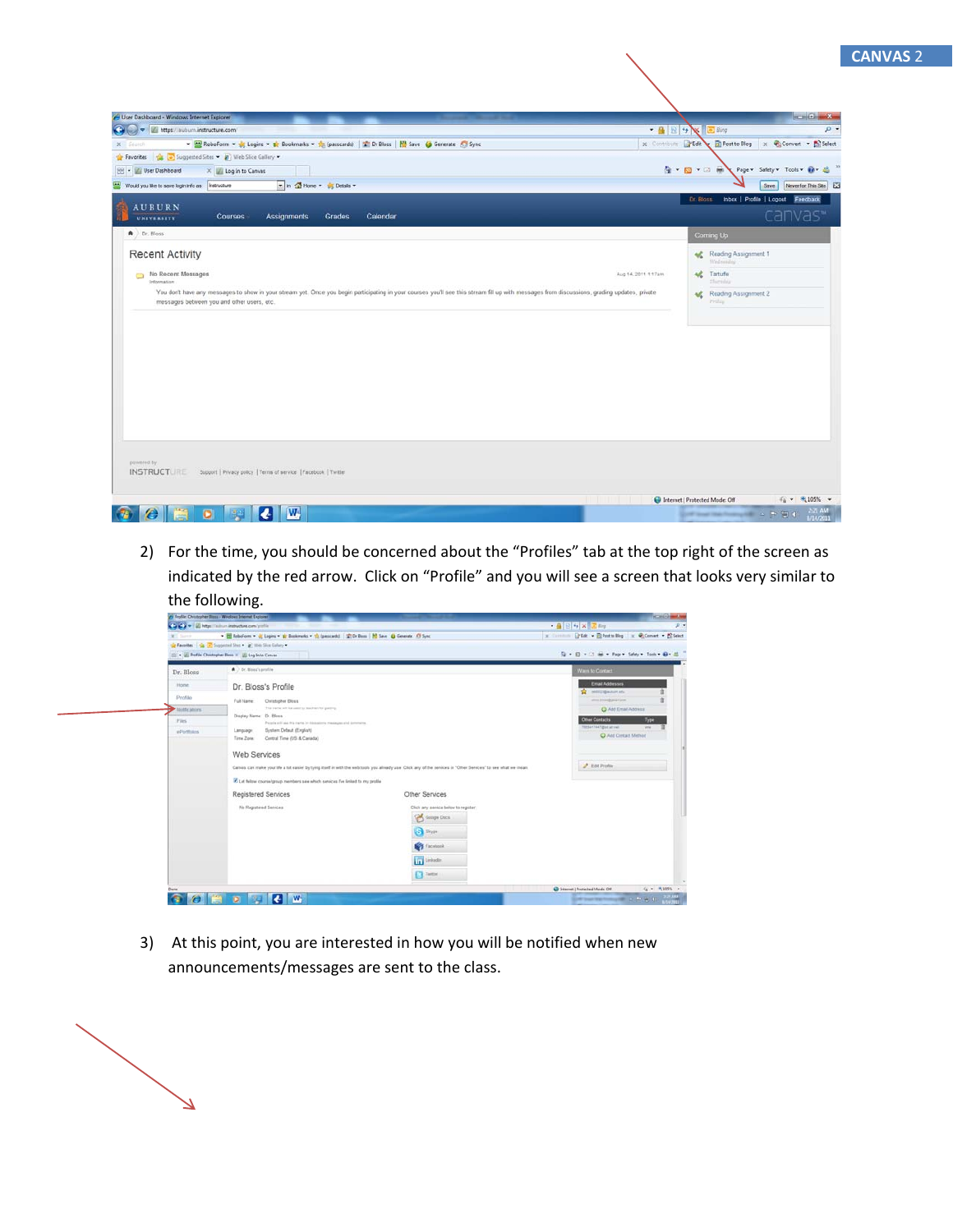|                                                             | Notification Preferences - Windows Internet Explorer                                         | <b>Controller and Server</b>                                                         |  |  |
|-------------------------------------------------------------|----------------------------------------------------------------------------------------------|--------------------------------------------------------------------------------------|--|--|
| A pay v Mags //suburn.instructure.com/profile/communication |                                                                                              | $- 4 1 1 4 1 1 11 11$<br>$p -$                                                       |  |  |
| $X =$ Stato                                                 | RoboForm v or Logins v to Bookmarks v so (passcards) T Dr Bloss   B Save (3 Generate C Sync  | x Contribute PEdit . El Post to Blog x Convert . El Select                           |  |  |
| Favorites                                                   | Suggested Sites . 2 Web Slice Gallery                                                        |                                                                                      |  |  |
|                                                             | 88 - A Notification Preferences X A Log In to Canvas                                         | G ▼ 回 ▼ □ M ▼ Page ▼ Safety ▼ Tools ▼ 四 ▼ 品                                          |  |  |
| <b>Home</b>                                                 | Notification Preferences                                                                     | <b>Email Addresses</b><br>Right<br>Daily<br>Weekly Never<br>Away<br>ob0023@mibum.edu |  |  |
| Profile                                                     | For all assignment submissions in courses you teach                                          | shrip Bizzidigmail.com                                                               |  |  |
| <b>Notifications</b>                                        | Email Me at el crb0023@auburn.edu =                                                          | Add Email Address                                                                    |  |  |
| Files                                                       | For new announcements                                                                        | <b>O</b> And Also<br><b>Other Contacts</b><br>Type                                   |  |  |
| ePortfolios                                                 | Text my Cell at $-$ 7063417447@txt.att.net $-$                                               | 7083417447@tot.att.net<br>sms:<br>ø                                                  |  |  |
|                                                             | Email Me at * crb0023@auburn.edu *                                                           | Add Contact Method<br>ø                                                              |  |  |
|                                                             | For calendar changes                                                                         | C Ans Also.                                                                          |  |  |
|                                                             | crb0023@auburn.edu<br>Email Me at                                                            |                                                                                      |  |  |
|                                                             |                                                                                              | <b>CO</b> And Abus.                                                                  |  |  |
|                                                             | For changes to course pages                                                                  |                                                                                      |  |  |
|                                                             | Will notify you of changes to any wiki or assignment pages (could be a lot of notifications) |                                                                                      |  |  |
|                                                             | $\boxed{\bullet}$ crb0023@auburn edu $\rightarrow$<br>Email Me at                            |                                                                                      |  |  |
|                                                             | For new topics                                                                               | C And Also                                                                           |  |  |
|                                                             | $\left  \frac{1}{2} \right $ crb0023@auburn edu =<br>Email Me at                             |                                                                                      |  |  |
|                                                             |                                                                                              | C And Also                                                                           |  |  |
|                                                             | For topics I've commented on                                                                 |                                                                                      |  |  |
|                                                             | crb0023@auburn.edu .<br>Email Me at                                                          |                                                                                      |  |  |
|                                                             |                                                                                              | <b>Child Also</b>                                                                    |  |  |
|                                                             | For due date changes                                                                         |                                                                                      |  |  |
|                                                             | Email Me at v crb0023@auburn.edu v                                                           |                                                                                      |  |  |
|                                                             | For new files                                                                                | Chang Also                                                                           |  |  |
|                                                             | crb0023@auburn.edu =<br>Email Me at                                                          |                                                                                      |  |  |
|                                                             |                                                                                              |                                                                                      |  |  |
|                                                             |                                                                                              | $\frac{1}{10}$ = $\frac{105\%}{105\%}$ =<br>Internet   Protected Mode: Off           |  |  |
|                                                             | W.<br>c                                                                                      | 2:29 AM<br>$-12777$<br><b>CALL CALL</b><br>/14/201                                   |  |  |

4) Under "notification preferences," I strongly encourage you to use your Tigermail account.

| www. www.instructure.com/profile/communication                                                          | • 品 日 4 × 区 Bing<br>д.                                                                          |
|---------------------------------------------------------------------------------------------------------|-------------------------------------------------------------------------------------------------|
| RoboForm v & Logins v & Bookmarks v & (passcards) at Dr Bloss   N Save 6 Generate C Sync<br>$X =$ Storo | x Committee of Edit . D Post to Blog x Convert . D Select                                       |
| Suggested Sites . 27 Web Slice Gallery .<br><b>Pavorites</b>                                            |                                                                                                 |
| RE - A Notification Preferences X A Log In to Canvas                                                    | Q ▼ 図 ▼ 二 M ▼ Page ▼ Safety ▼ Tools ▼ Q ▼ 越                                                     |
| Notification Preferences<br>ane.                                                                        | <b>Email Addresses</b><br>Right<br>Daily Weekly Never<br>Away<br>ab0023@mibum.edu               |
| Profile<br>For all assignment submissions in courses you teach                                          | shrip Bizzidigmail.com                                                                          |
| <b>Notifications</b><br>Email Me at - crb0023@auburn.edu -                                              | C Add Email Address                                                                             |
| te aM linn<br>Text my Cell at<br>Files:<br>For new announcements                                        | C And Also<br>Other Contacts<br>سيمر                                                            |
| ePortfolios<br>Text my Cell at - 7063417447@bd.att.net -                                                | 7083417447@tet.att.net<br>K<br>ø                                                                |
| Email Me at ~ crb0023@auburn.edu ~                                                                      | Add Contact Method<br>o<br>C And Also                                                           |
| For calendar changes                                                                                    |                                                                                                 |
| Email Me at ~ crb0023@auburn.edu ~                                                                      | <b>CO</b> And Abia                                                                              |
| For changes to course pages                                                                             |                                                                                                 |
| Will notify you of changes to any wiki or assignment pages (could be a lot of notifications)            |                                                                                                 |
| Email Me at et crb0023@auburn edu                                                                       |                                                                                                 |
|                                                                                                         | C And Also                                                                                      |
| For new topics                                                                                          |                                                                                                 |
| Email Me at $\left  \frac{1}{2} \right $ crb0023@auburn edu =                                           | C And Also                                                                                      |
| For topics I've commented on                                                                            |                                                                                                 |
| Email Me at - crb0023@auburn.edu -                                                                      | <b>China</b> Also                                                                               |
| For due date changes                                                                                    |                                                                                                 |
| Email Me at v crb0023@auburn.edu v                                                                      |                                                                                                 |
| For new files                                                                                           | C And Also                                                                                      |
| Email Me at<br>- crb0023@auburn.edu -                                                                   |                                                                                                 |
|                                                                                                         |                                                                                                 |
| W.                                                                                                      | $\frac{1}{10}$ v $\frac{105\%}{105\%}$ v<br>Internet   Protected Mode: Off<br>$2.32 \text{ AM}$ |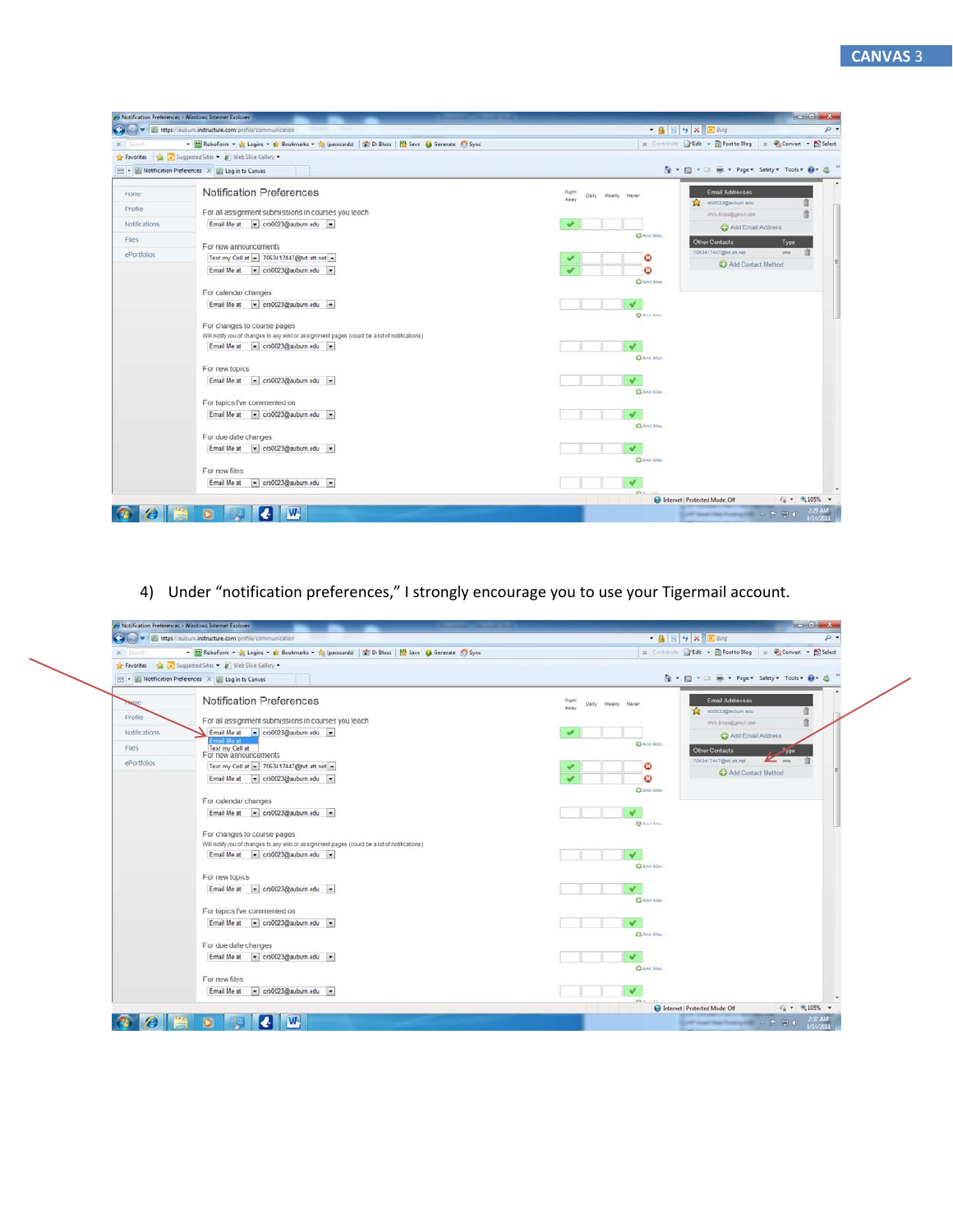5) You are certainly welcome to add another form of communication suitable to your needs. As I indicate in the above picture, clicking on the down arrow button allows one to also add "Text My Cell at." (*Note: Charges may accrue and must be paid by you or the owner of the cell phone if you decide to use SMS text messaging.)* Prior to using text messaging, you must also add Other contacts located on the upper right side of the screen.



6) In this picture, I have added my personal email account. I have also previously listed my SMS text cell phone number. Be certain to click the "Register" button and go to the email address you submitted and confirm that this is the correct email address. New email accounts will display in the upper right of the screen.